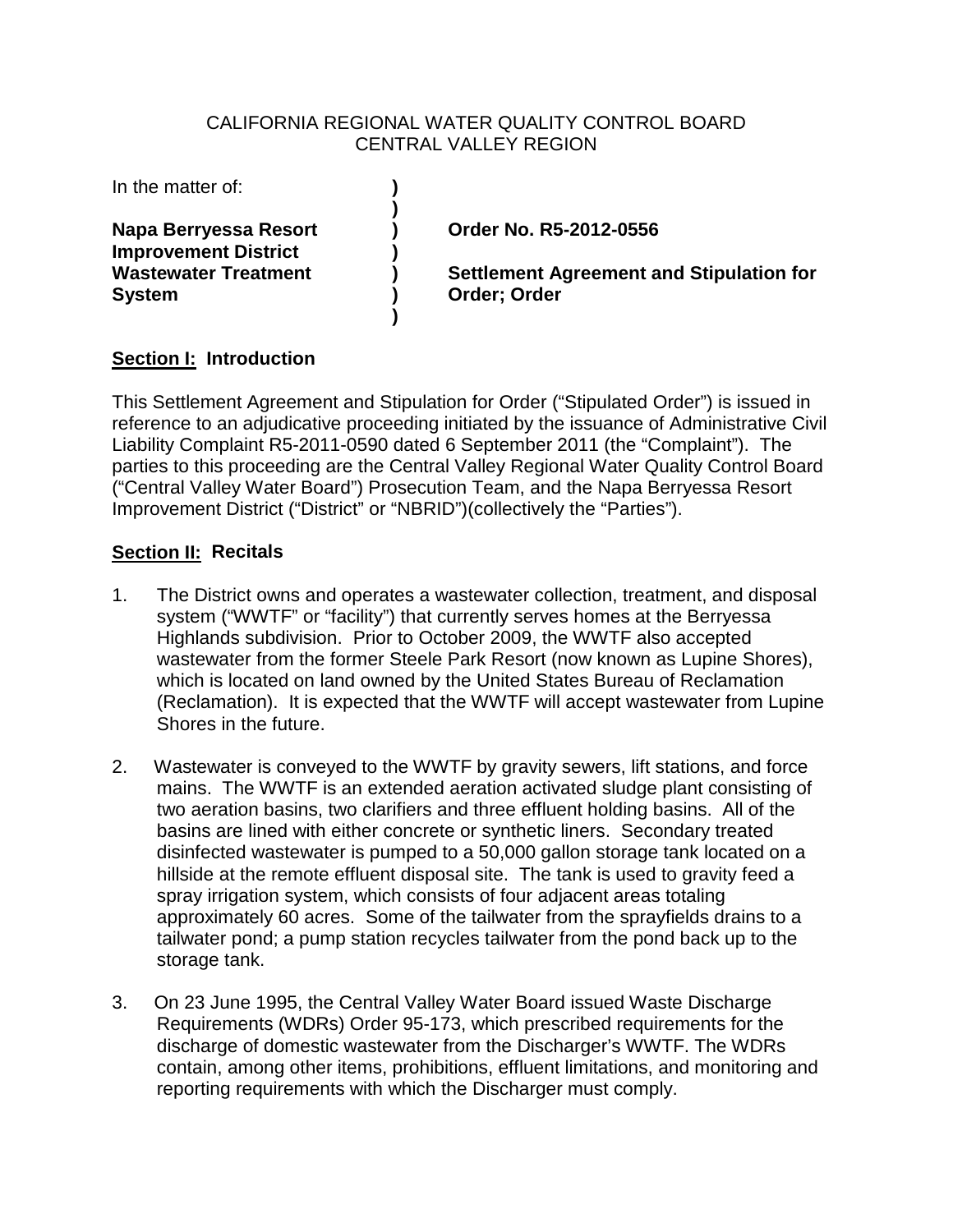- 4. On 20 September 1996, the Central Valley Water Board issued Cease and Desist Order 96-232 (the 1996 CDO) in response to numerous wastewater spills to surface waters of Lake Berryessa. The 1996 CDO required the Discharger to make certain improvements to the wastewater treatment facility, the most important and relevant of which was to increase its storage and disposal capacity by 15 September 2000.
- 5. On 26 October 2006, the Board issued CDO R5-2006-0113 (the 2006 CDO). Due to the substantial and ongoing discharges of wastewater to Lake Berryessa and the failure to make the improvements required by the 1996 CDO, the 2006 CDO included a sewer connection restriction for the homes in the Berryessa Highlands subdivision. The 2006 CDO required the Discharger to complete several studies, submit reports and make the necessary improvements to reduce inflow/infiltration (I/I) and increase the Facility's storage and disposal capacity. The Discharger submitted the reports required by the 2006 CDO. However, the Discharger failed to make any of the physical improvements by the required deadlines, including the improvements needed to reduce inflow/infiltration and those needed to increase storage and disposal capacity.
- 6. Unresolved issues with the Bureau of Reclamation (Bureau) and its concessionaire for the Steele Park resort within the District's service area contributed to the Discharger's inability to complete the process of financing, designing and constructing a treatment facility upgrade to address these spill issues. Specifically, the Bureau has been working on reissuing contracts for its multiple Lake Berryessa concessionaires for several years, but the federal procurement and contracting process suffered several delays between 2007 and the present, resulting in uncertainty regarding the scope of the Discharger's facilities upgrade and the financing mechanism to pay for such upgrades. The Board staff has facilitated discussions between representatives of the Bureau and the Discharger in an effort to resolve these issues.
- 7. On 23 September 2010, the Board issued CDO R5-2010-0101 (the 2010 CDO) to, in part, address substantial and ongoing discharges of wastewater to Lake Berryessa, and for the failure to construct the Facility upgrades required by both the 1996 and the 2006 CDOs. The 2010 CDO requires the Discharger to complete several tasks, to submit technical reports, and to complete the necessary improvements to address the longstanding inflow/infiltration and capacity issues. In addition, the CDO expands the connection restriction to include both the Berryessa Highlands subdivision and the Lupine Shores resort. The Discharger has complied with the CDO milestones to date, submitting the required reports and making a number of the improvements, and has begun the process of adopting an assessment to fund the necessary improvements.
- 8. On 6 September 2011, the Executive Officer of the Central Valley Water Board issued the District an Administrative Civil Liability Complaint (Complaint) totaling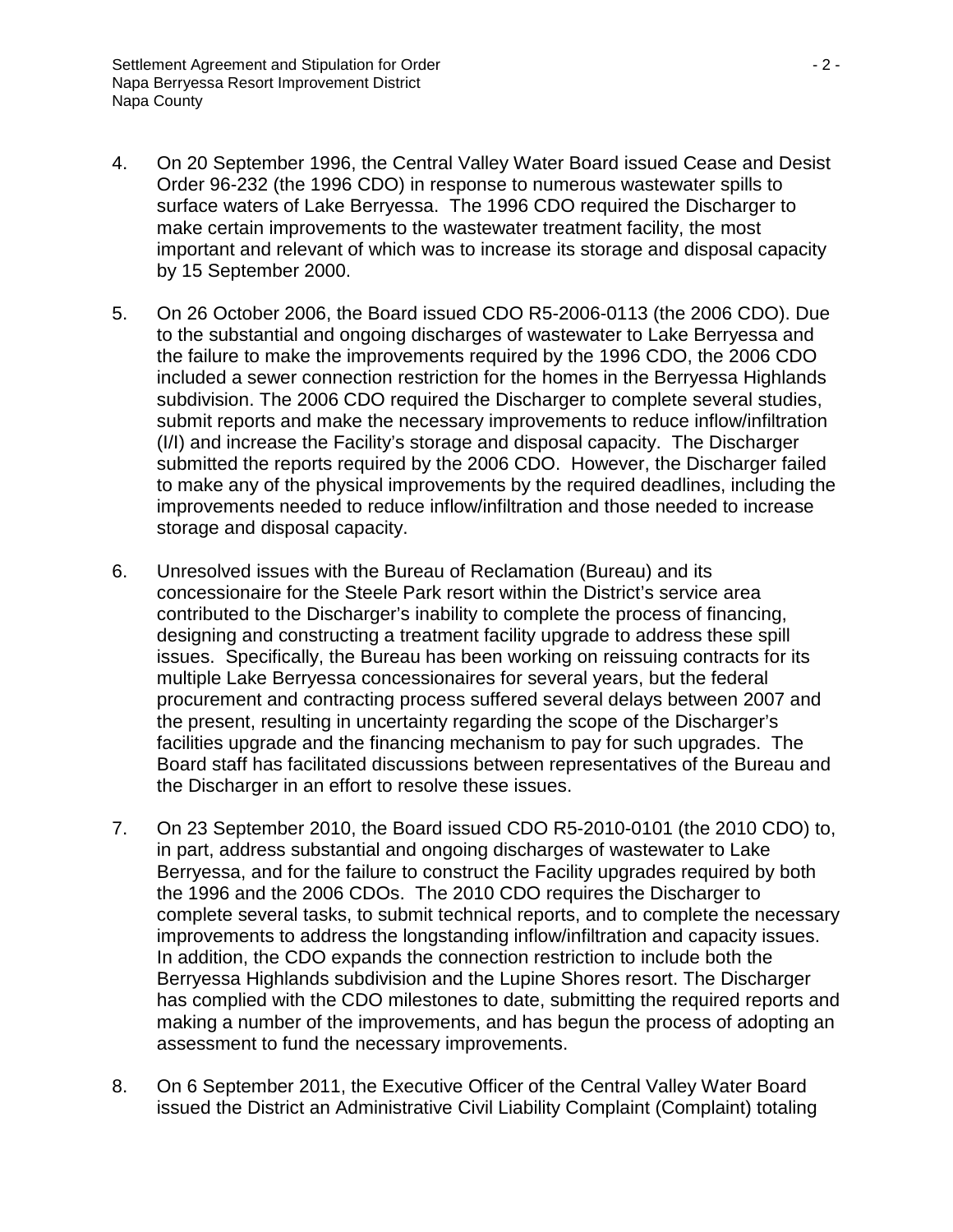\$330,000 in liabilities for alleged violations of WDRs Order 95-173 and CDO R5-2010-0101. These alleged violations are specifically identified in the Complaint and in Attachment D to the Complaint.

- 9. The Parties have engaged in discussions concerning the Central Valley Water Board Prosecution Team's allegations and agree to settle the matter without administrative action or resorting to civil litigation by presenting this Stipulated Order to the Central Valley Water Board, or its delegee, for adoption as an order by settlement pursuant to Government Code section 11415.60. The Central Valley Water Board Prosecution Team believes that this resolution is fair and reasonable, is in the public interest, and comports with the State Water Resources Control Board's Water Quality Enforcement Policy (Enforcement Policy).
- 10. To resolve by consent and without further administrative proceedings, the Parties have agreed to the imposition of ONE HUNDRED NINETY THOUSAND DOLLARS (\$190,000.00) in administrative civil liabilities against the District for alleged violations of the Water Code, WDRs Order 95-173, and CDO R5-2010-0101, as set forth in the Complaint. The District shall pay NINETY FIVE THOUSAND DOLLARS (\$95,000.00) by check made payable to the *State Water Pollution Cleanup and Abatement Account*. That payment is due no later than 30 days following the Central Valley Water Board executing this Stipulated Order.

The remaining NINETY FIVE THOUSAND DOLLARS (\$95,000.00) in administrative civil liabilities ("ECA Amount") shall be spent towards the completion of an Enhanced Compliance Action ("ECA") for the Sewage Lift Station Upgrade Project. The ECA outlined in Attachment A to this Order shall be incorporated into the Stipulated Order and satisfies the provisions of the Enforcement Policy [\(http://www.waterboards.ca.gov/water\\_issues/programs/enforcement/docs/enf\\_](http://www.waterboards.ca.gov/water_issues/programs/enforcement/docs/enf_policy_final111709.pdf) [policy\\_final111709.pdf\)](http://www.waterboards.ca.gov/water_issues/programs/enforcement/docs/enf_policy_final111709.pdf) and the State Water Resources Control Board Policy on Supplemental Environmental Projects [\(http://www.waterboards.ca.gov/water\\_issues/programs/enforcement/docs/rs2009](http://www.waterboards.ca.gov/water_issues/programs/enforcement/docs/rs2009_0013_sep_finalpolicy.pdf) [\\_0013\\_sep\\_finalpolicy.pdf](http://www.waterboards.ca.gov/water_issues/programs/enforcement/docs/rs2009_0013_sep_finalpolicy.pdf)).

11. In addition, the Parties stipulate to the issuance of Time Schedule Order (TSO) R5-2012-0900 by Central Valley Water Board, or its delegee, ordering compliance with the tasks and the requirements in the 2010 CDO pursuant to an accelerated time schedule. Notably, the TSO requires the new WWTP to be fully operational by 30 November 2013, nearly two full years earlier than required by the 2010 CDO. In consideration of information provided by the District in response to the Complaint, as well as other matters as justice may require, and as valuable consideration for completing construction of the WWTP pursuant to an accelerated time schedule, and because compliance with an accelerated time schedule will provide a substantial benefit to water quality by preventing millions of gallons of wastewater from being discharged to Lake Berryessa, the Parties agreed to reduce the proposed penalty of \$330,000 to \$190,000.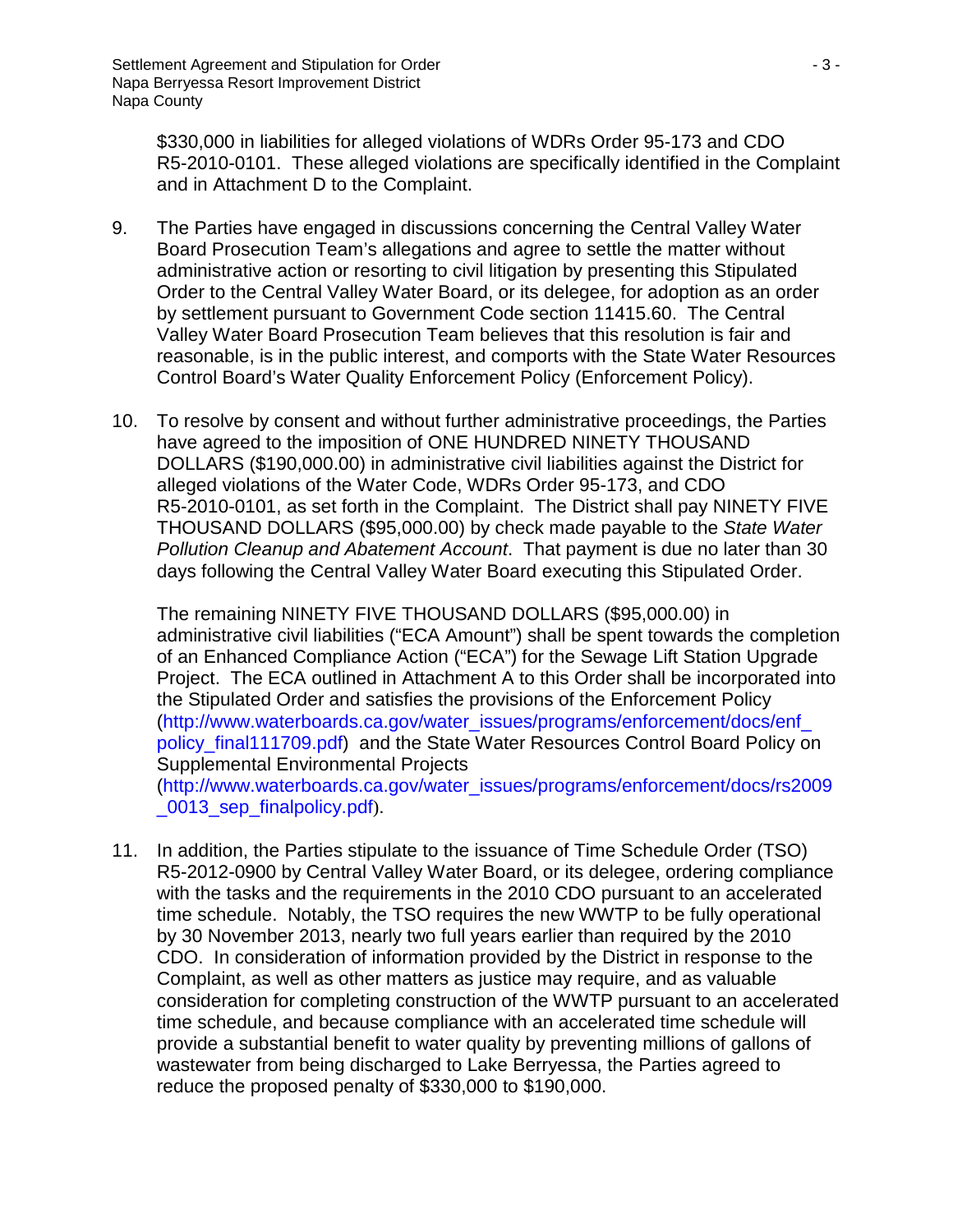# **Section III: Stipulations**

The Parties incorporate Paragraphs 1 through11 by this reference, as if set forth fully herein, and stipulate to the entry of this Order as set forth below, and recommend that the Central Valley Water Board issue this Stipulated Order to effectuate the settlement:

12. This Stipulated Order is entered into by the Parties, in part, to resolve by consent and without further administrative proceedings alleged violations of WDR Order 95-173 and CDO R5-2010-0101 as set forth in the Complaint and, in part to address threatened and continuing violations of these Orders.

**Administrative Civil Liability:** The District hereby agrees to the imposition of an administrative civil liability totaling ONE HUNDRED NINETY THOUSAND DOLLARS (\$190,000.00). Within thirty (30) days of the effective date of this Stipulated Order, the District agrees to remit, by check, NINETY FIVE THOUSAND DOLLARS (\$95,000.00) as set forth in Paragraph 10 of Section II herein payable to the *State Water Pollution Cleanup and Abatement Account*, and shall indicate on the check the number of this Stipulated Order. The District shall send the original signed check to the State Water Resources Control Board, Division of Administrative Services, Accounting Branch 1001 I Street, 18<sup>th</sup> Floor, Sacramento, California 95814, and shall send a copy to Ms. Pamela Creedon, Executive Officer, Central Valley Regional Water Quality Control Board, 11020 Sun Center Drive, Suite 200 Rancho Cordova, California 95670. Further, the District agrees to spend NINETY FIVE THOUSAND DOLLARS (\$95,000.00) towards the completion of the Sewage Lift Station Upgrade ECA, as described in Attachment A to this Stipulated Order.

13. **Compliance with Applicable Laws:** The District understands that payment of administrative civil liability in accordance with the terms of this Stipulated Order is not a substitute for compliance with applicable laws, and that continuing violations of the type alleged in the Complaint, subject to the conditions in Paragraph 16 below, may subject the District to further enforcement, including additional administrative civil liability.

## 14. **Party Contacts for Communications related to this Stipulated Order:**

## **For the Central Valley Water Board:**

Ms. Pamela Creedon Executive Officer Regional Water Quality Control Board Central Valley Region 11020 Sun Center Drive, Suite 200 Rancho Cordova, California 95670 (916) 464-4839 pcreedon@waterboards.ca.gov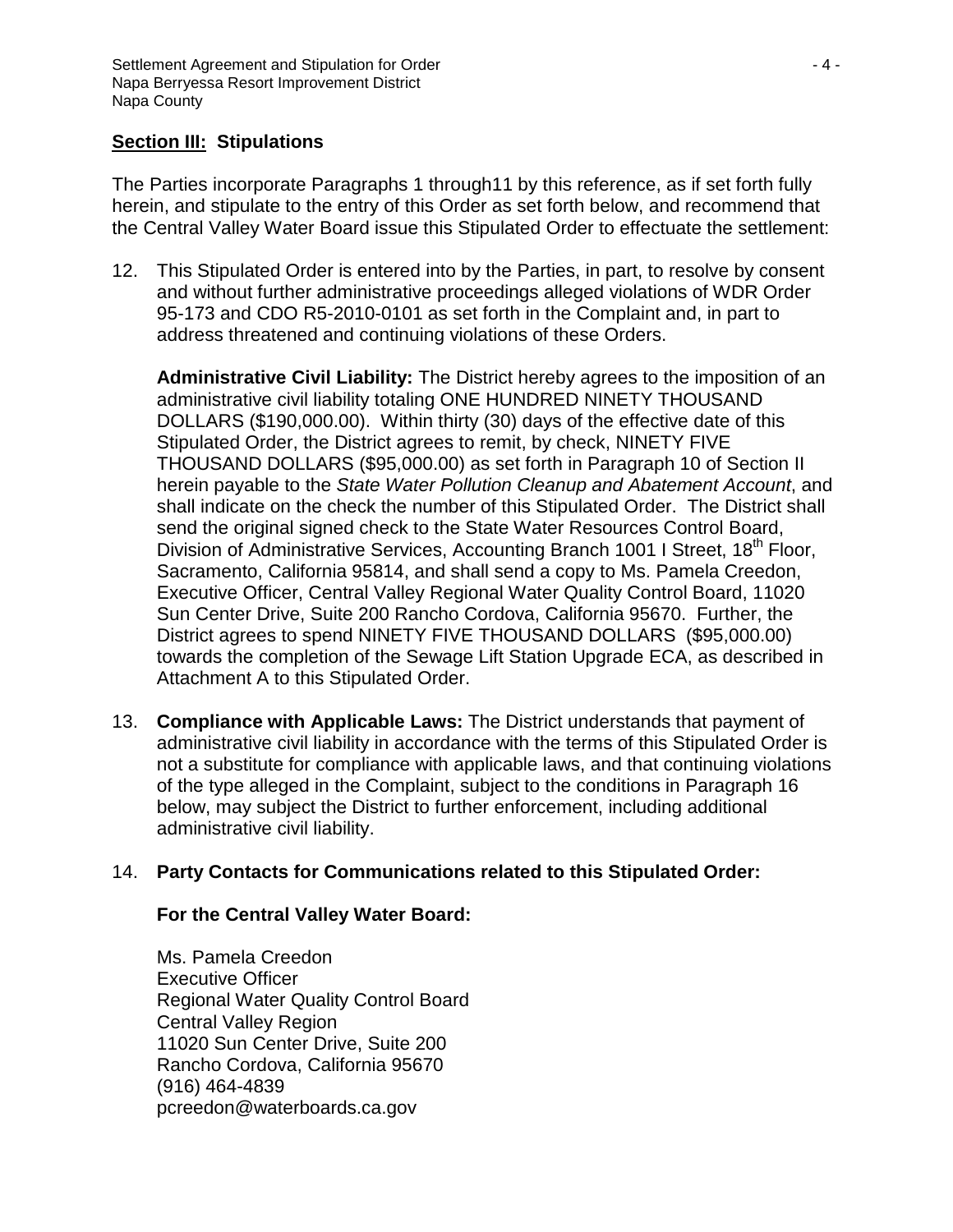Settlement Agreement and Stipulation for Order - 5 - Napa Berryessa Resort Improvement District Napa County

Ms. Mayumi Okamoto Staff Counsel Office of Enforcement State Water Resources Control Board 1001 "I" Street, 16<sup>th</sup> Floor Sacramento, California 95814 (916) 341-5674 mokamoto@waterboards.ca.gov

#### **For the Napa Berryessa Resort Improvement District**

Ms. Roberta Larson Mr. Adam D. Link Somach Simmons & Dunn 500 Capitol Mall, Suite 1000 Sacramento, California 95814 (916) 446-7979 blarson@somachlaw.com alink@somachlaw.com

- 15. **Attorney's Fees and Costs:** Each Party shall bear all attorneys' fees and costs arising from the Party's own counsel in connection with the matters set forth herein.
- 16. **Matters Addressed by Stipulation:** Upon the Central Valley Water Board's adoption, this Stipulated Order represents a final and binding resolution and settlement of the violations alleged in the Complaint, and all claims, violations or causes of action that could have been asserted against the owner or operator as of the effective date of this Stipulated Order based on the specific facts alleged in the Complaint or this Stipulated Order ("Covered Matters"). The provisions of this Paragraph are expressly conditioned on the full payment of the administrative civil liability, in accordance with Paragraph 10. In consideration of the District's compliance with this Stipulated Order, the Prosecution Team hereby agrees not to initiate any other administrative or judicial enforcement actions against the District for the violations alleged in the Complaint. Additionally, in consideration of the District's compliance with the accelerated timeline in Time Schedule Order No. R5-2012-0900, the Prosecution Team agrees not to initiate administrative or judicial enforcement actions against the District for unauthorized discharges of wastewater specifically resulting from the lack of winter-time storage capacity occurring from 17 March 2012 to 3 May 2012 (1.73 million gallons of wastewater) or during the forthcoming winter of 2012-2013.
- 17. **Public Notice:** The District understands that this Stipulated Order will be noticed for a 30-day public review and comment period prior to consideration by the Central Valley Water Board, or its delegee. The District agrees that it may not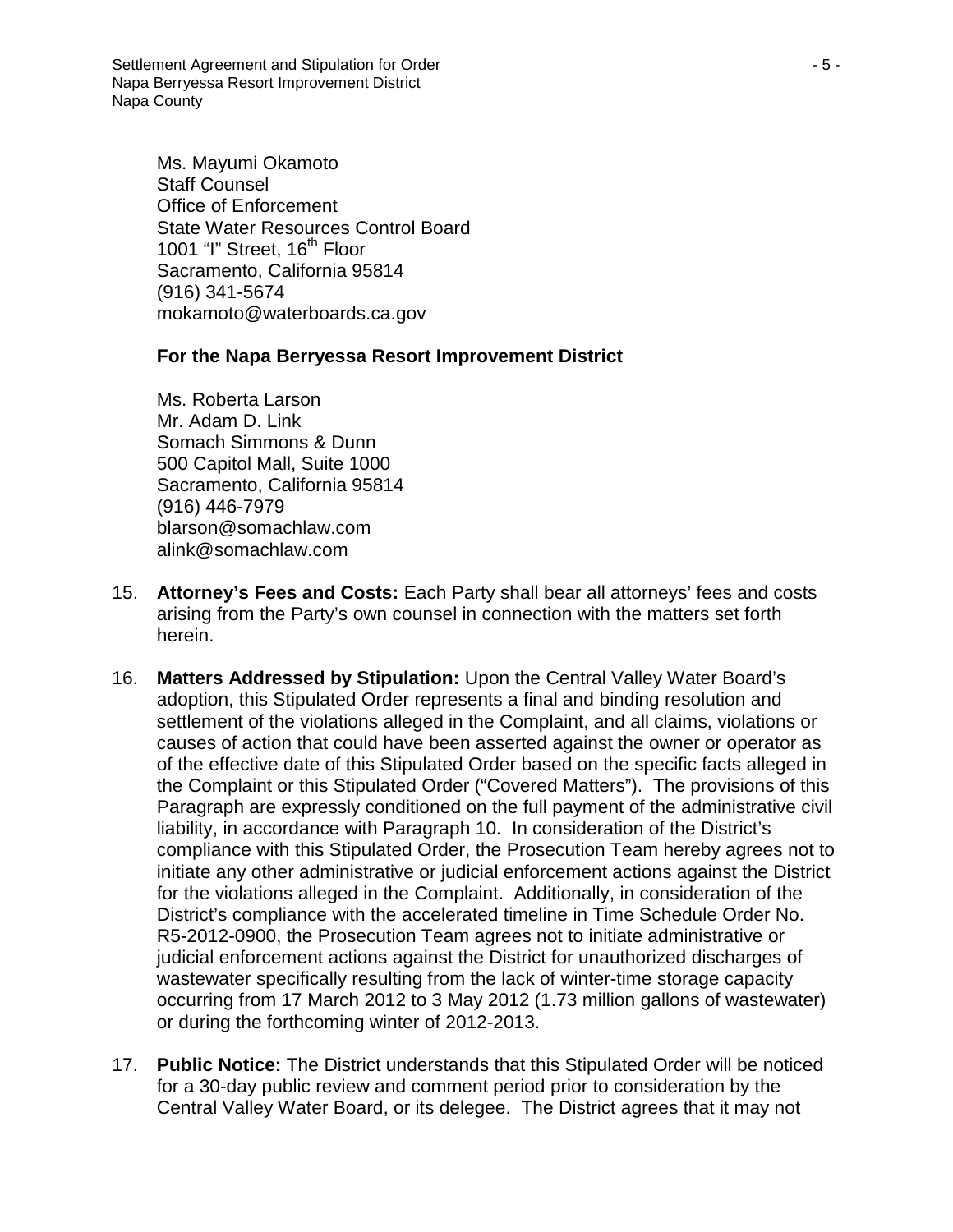rescind or otherwise withdraw its approval of this proposed Stipulated Order. If significant new information is received that reasonably affects the propriety of presenting this Stipulated Order to the Central Valley Water Board, or its delegee, for adoption, the Executive Officer may unilaterally declare this Stipulated Order void and decide not to present it to the Central Valley Water Board, or its delegee.

- 18. **Publicity:** Should the District or its agents or contractors publicize one or more elements of the ECA, they shall state in a prominent manner that the project is being undertaken as part of the settlement of an enforcement action by the Central Valley Water Board against the District.
- 19. **Addressing Objections Raised During Public Comment Period:** The Parties agree that the procedure contemplated for the Central Valley Water Board's adoption of the settlement by the Parties and review by the public, as reflected in this Stipulated Order, will be adequate. In the event procedural objections are raised prior to the Stipulated Order becoming effective, the Parties agree to meet and confer concerning any such objections, and may agree to revise or adjust the procedure as necessary or advisable under the circumstances.
- 20. **No Waiver of Right to Enforce:** The failure of the Prosecution Staff or Central Valley Water Board to enforce any provision of this Stipulated Order shall in no way be deemed a waiver of such provision, or in any way affect the validity of the Order. The failure of the Prosecution Staff or Central Valley Water Board to enforce any such provision shall not preclude it from later enforcing the same or any other provision of this Stipulated Order.
- 21. **Interpretation:** This Stipulated Order shall be construed as if the Parties prepared it jointly. Any uncertainty or ambiguity shall not be interpreted against any one Party. The District is represented by counsel in this matter.
- 22. **Modification:** This Stipulated Order and Time Schedule Order described in Paragraph 11 shall not be modified by any of the Parties by oral representation made before or after its execution. All modifications must be in writing, signed by all Parties, and approved by the Central Valley Water Board or its delegee.
- 23. **If Order Does Not Take Effect:** In the event that this Stipulated Order does not take effect because it is not approved by the Central Valley Water Board, or its delegee, or is vacated in whole or in part by the State Water Resources Control Board or a court, the Parties acknowledge that they expect to proceed to a contested evidentiary hearing before the Central Valley Water Board to determine whether to assess administrative civil liabilities for the underlying alleged violations, unless the Parties agree otherwise. The Parties agree that all oral and written statements and agreements made during the course of settlement discussions will not be admissible as evidence in the hearing. Notwithstanding objections on the admissibility of settlement discussions as evidence in a hearing,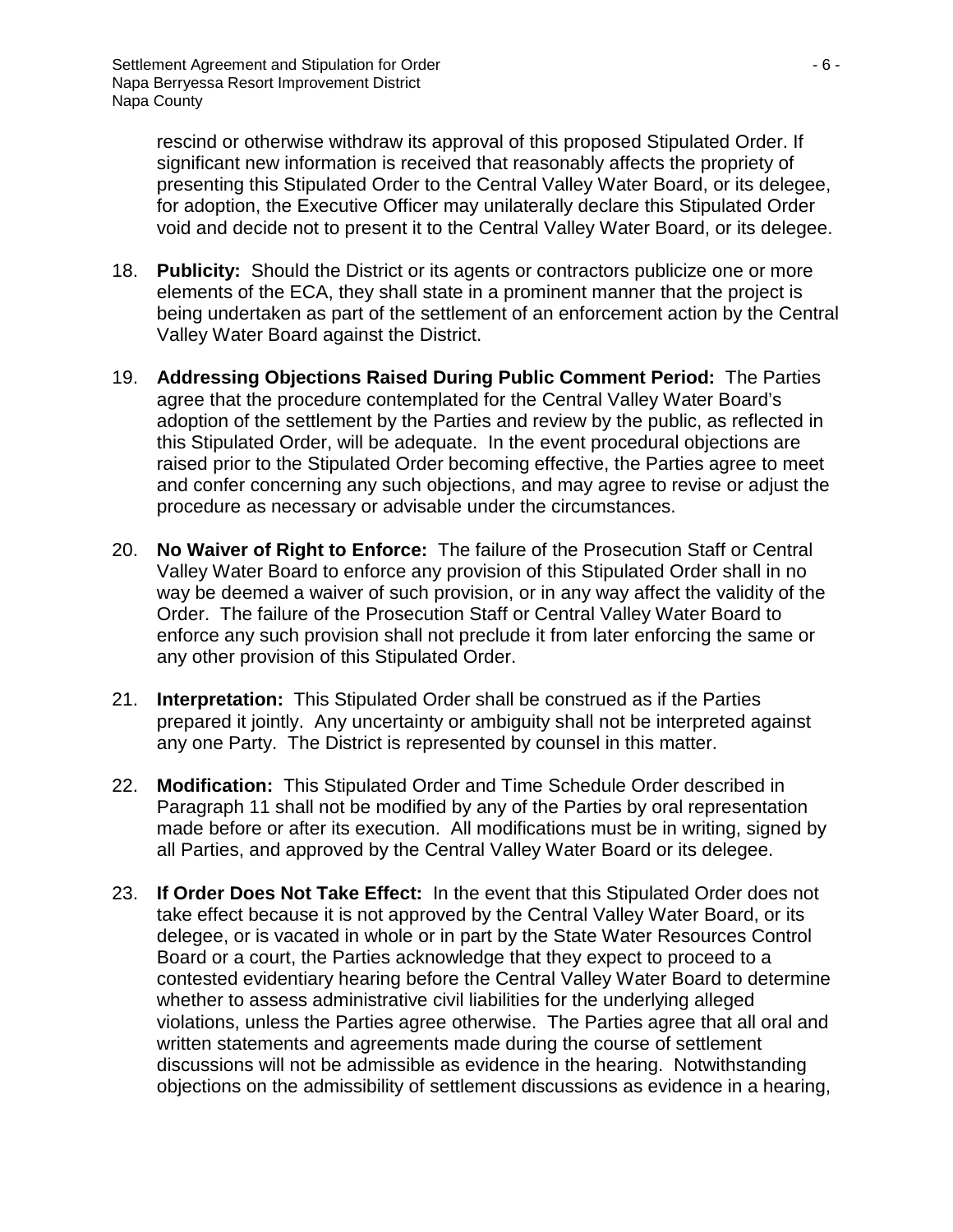the Parties agree to waive any and all objections based on settlement communications in this matter, including, but not limited to:

- a. Objections related to prejudice or bias of any of the Central Valley Water Board members or their advisors and any other objections that are premised in whole or in part on the fact that the Central Valley Water Board members or their advisors were exposed to some of the material facts and the Parties' settlement positions as a consequence of reviewing the Stipulation and/or the Order, and therefore may have formed impressions or conclusions prior to any contested evidentiary hearing on the Complaint in this matter; or
- b. Laches or delay or other equitable defenses based on the time period for administrative or judicial review to the extent this period has been extended by these settlement proceedings.
- 24. **Admission of Liability:** In settling this matter, the District admits to the violations alleged in the Complaint and recognizes that in the event of any future enforcement actions by the Central Valley Water Board, this Stipulated Order may be used as evidence of a prior enforcement action consistent with Water Code section 13385(e) or Water Coder section 13327.
- 25. **Waiver of Hearing:** The District has been informed of the rights provided by Water Code section 13323, subdivision (b), and hereby waives its right to a hearing before the Central Valley Water Board prior to the adoption of the Stipulated Order.
- 26. **Waiver of Right to Petition:** The District hereby waives its right to petition the Central Valley Water Board's adoption of the Stipulated Order for review by the State Water Resources Control Board, and further waives its rights, if any, to appeal the same to a California Superior Court and/or any California appellate level court.
- 27. **Covenant Not to Sue:** The District agrees to a covenant not to sue or pursue any administrative or civil claim(s) against any State Agency or the State of California, their officers, Board Members, employees, representatives, agents, or attorneys arising out of or relating to any Covered Matter.
- 28. **Central Valley Water Board is Not Liable:** Neither the Central Valley Water Board members nor the Regional Water Board staff, attorneys, or representatives shall be liable for any injury or damage to persons or property resulting from acts or omissions by the District, its directors, officers, employees, agents, representatives or contractors in carrying out activities pursuant to this Stipulated Order.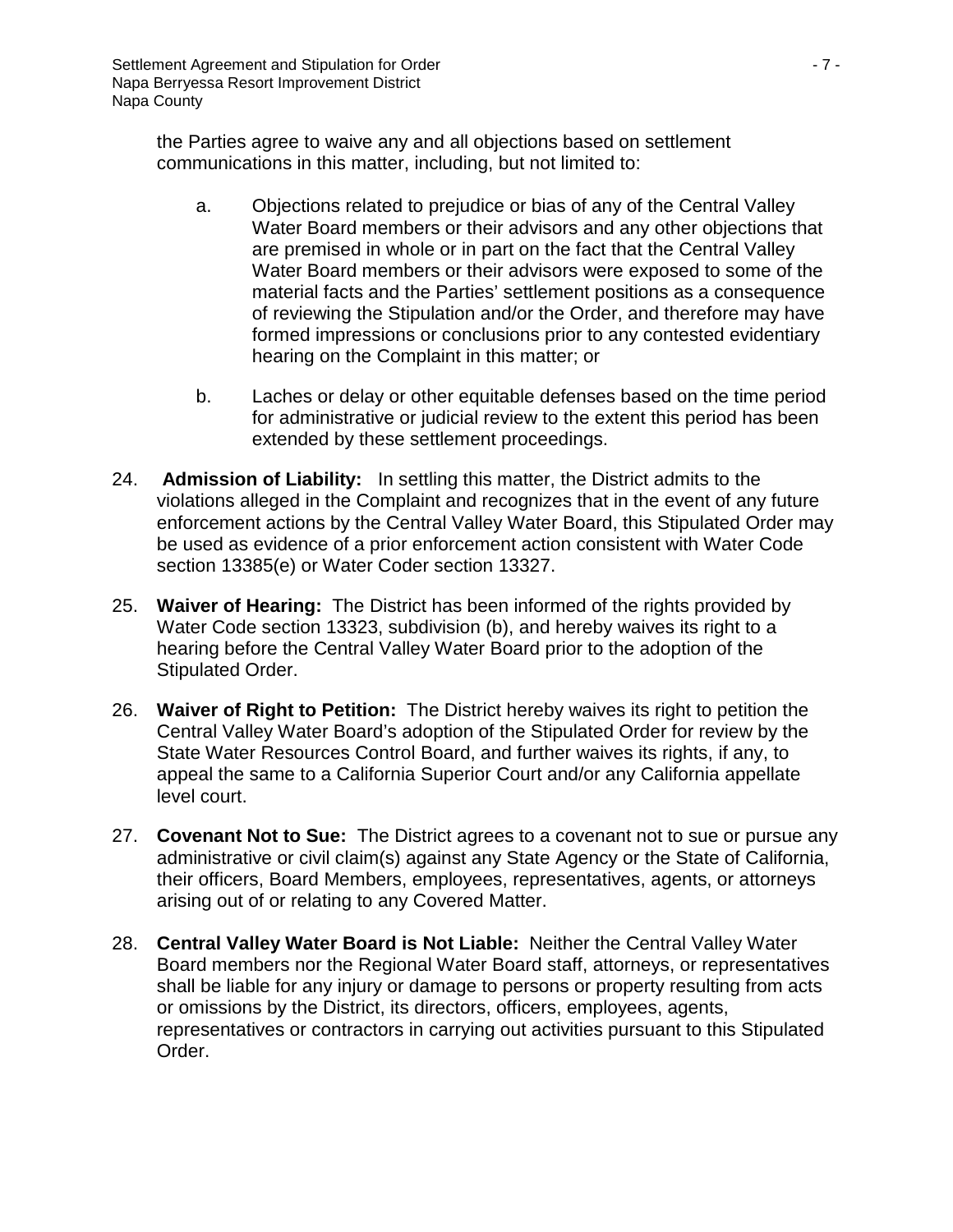- 29. **Authority to Bind:** Each person executing this Stipulated Order in a representative capacity represents and warrants that he or she is authorized to execute this Stipulated Order on behalf of and to bind the entity on whose behalf he or she executes the Order.
- 30. **No Third Party Beneficiaries.** This Stipulated Order is not intended to confer any rights or obligations on any third party or parties, and no third party or parties shall have any right of action under this Stipulated Order for any cause whatsoever.
- 31. **Effective Date**: This Stipulated Order shall be effective and binding on the Parties upon the date the Central Valley Water Board, or its delegee, enters the Order.
- 32. **Counterpart Signatures:** This Stipulated Order may be executed and delivered in any number of counterparts, each of which when executed and delivered shall be deemed to be an original, but such counterparts shall together constitute one document.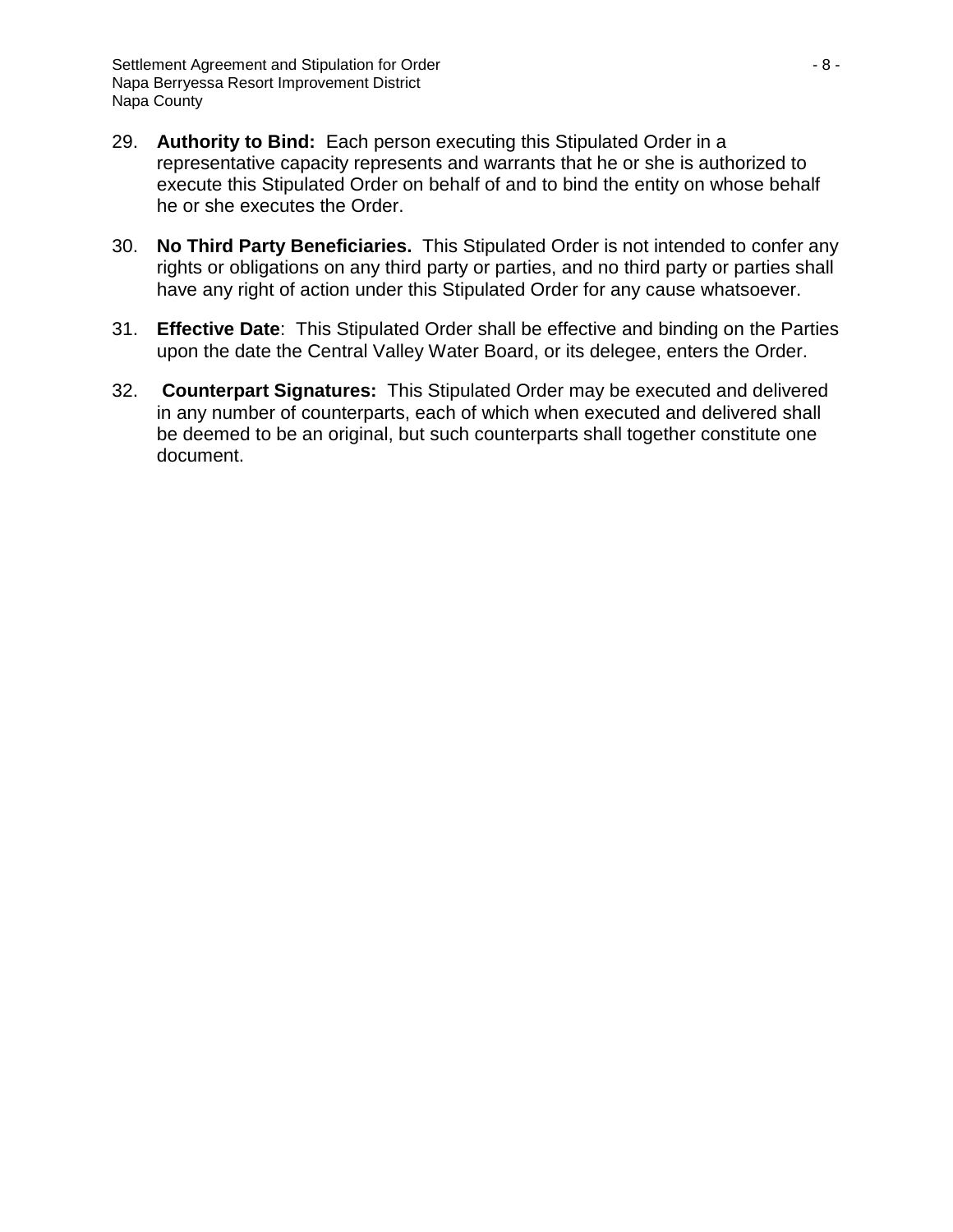#### **IT IS SO STIPULATED.**

California Regional Water Quality Control Board Prosecution Team Central Valley Region

*Original signed by*

By:

Pamela C. Creedon, Executive Officer

*3 July 2012*

Date:

Napa Berryessa Resort Improvement District

*Original signed by*

Keith Caldwell, Chairman, Board of Directors

*26 June 2012*

Date:

By:

Attachment A: Sewage Lift Station Upgrade ECA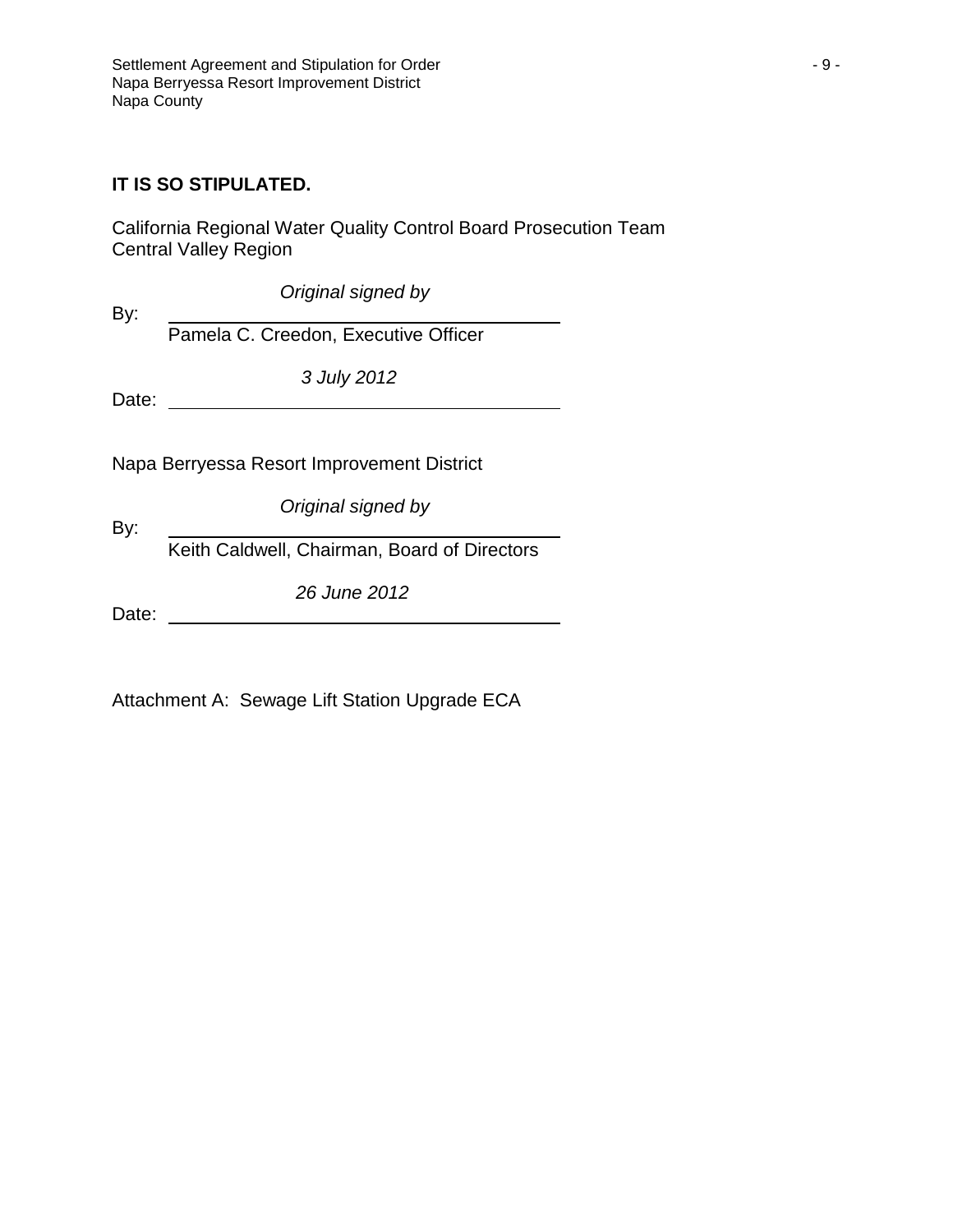## **Section IV: Order of the Central Valley Water Board**

- 33. The Central Valley Water Board incorporates Paragraphs 1 through 32 by this reference as if set forth fully herein.
- 34. The Parties believe that settlement of this matter is in the best interest of the People of the State. Therefore, to settle the Complaint, the District hereby agrees to comply with the terms and conditions of this Order.
- 35. The terms of the foregoing Stipulation are fully incorporated herein and made part of this Order of the Central Water Board.
- 36. This Stipulated Order is severable; should any provision be found invalid the remainder shall remain in full force and effect.
- 37. This is an action to enforce the laws and regulations administered by the Central Valley Water Board. The Central Valley Water Board finds that issuance of this Order is exempt from the provisions of the California Environmental Quality Act (Public Resources Code, sections 21000 et seq.), in accordance with section 15321(a)(2), Title 14, of the California Code of Regulations.
- 38. The Central Valley Water Board is authorized to refer this matter directly to the Attorney General for enforcement if the District fails to perform any of its obligations under the Stipulated Order.
- 39. Fulfillment of the District's obligations under the Stipulated Order constitutes full and final satisfaction of any and all liability for each claim in the Complaint in accordance with the terms of the Stipulated Order.

Pursuant to CWC section 13323 and Government Code section 11415.60, **IT IS HEREBY ORDERED** on behalf of the Central Valley Regional Water Quality Control Board.

Original signed by

Kenneth D. Landau, Assistant Executive Officer Central Valley Water Board

20 August 2012

Date:

Attachment A: Sewage Lift Station Upgrade ECA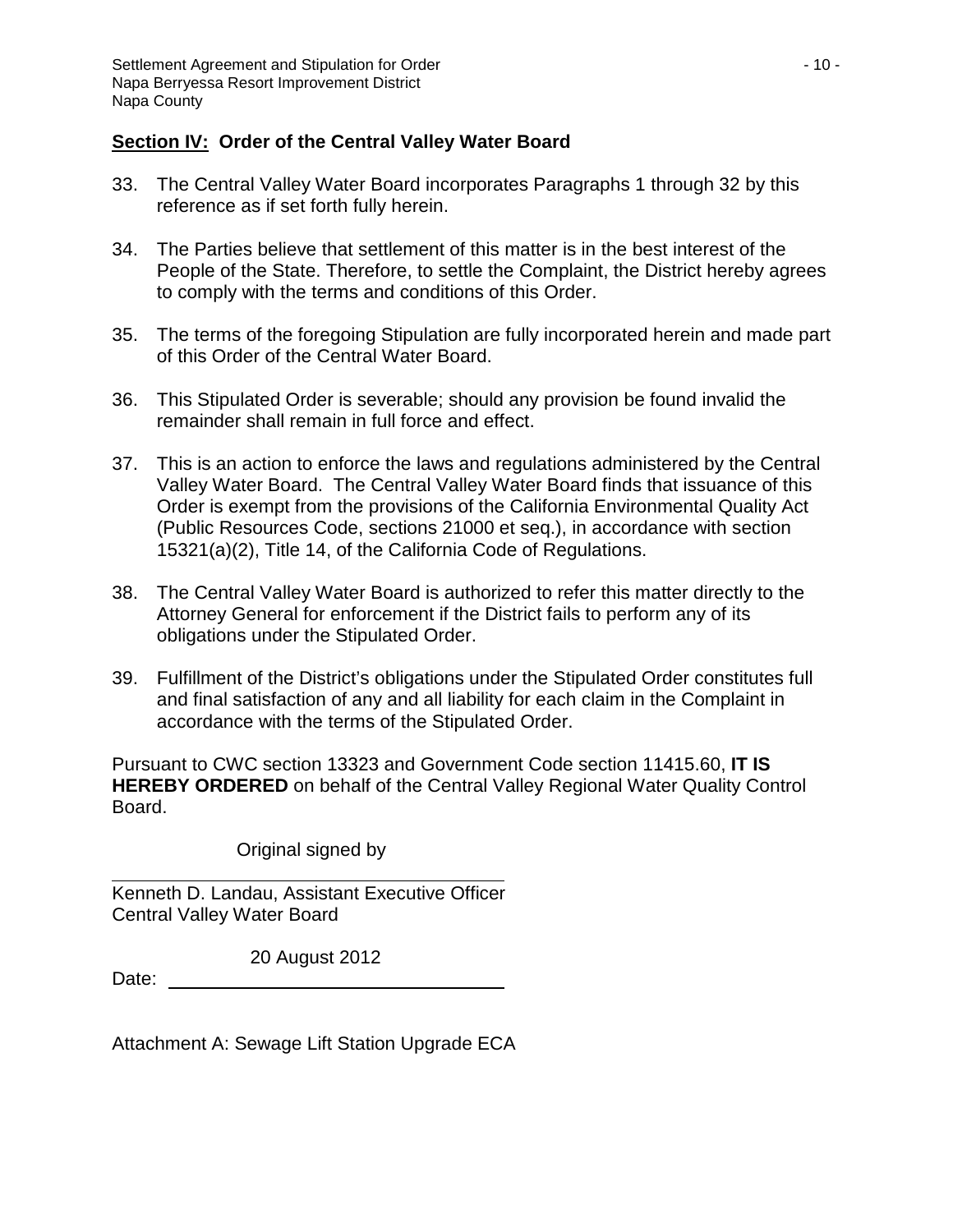#### **ATTACHMENT A**

#### **Settlement Agreement and Stipulation for Order R5-2012-0556**

#### **ECA Project Description**

**Project Title:** Sewage Lift Station Upgrade Project

**Geographic area of interest:** Berryessa Highlands, Napa County

**Name of responsible entity:** Napa Berryessa Resort Improvement District (NBRID)

**Estimated cost for project completion:** \$185,000

**Contact Information:**

Phillip Miller Napa County Public Works, C/O Napa Berryessa Resort Improvement District 804 First Street Napa, CA 94559-2623 (707) 259-8620

#### **Brief description of the project:**

NBRID will make improvements to two lift stations to improve their reliability. This project will consist of the upgrade of two existing lift stations at Red Rock Lane and Woodhaven Court that were originally installed in the 1960's. The existing pneumatic ejector style pumps will be replaced with solids handling submersible pumps. Electrical upgrades and rehabilitation of the existing sumps will also occur at the same time. This project will enhance the integrity of the sumps and decrease downtime due to availability of parts and maintenance required with aging pneumatic lift station components.

#### **Water body, beneficial use and/or pollutant addressed by this project:**

The project will take place in the Berryessa Highlands development, which is adjacent to Lake Berryessa. This is the same watershed into which the NBRID Wastewater Treatment Plant discharges. The project will enhance the reliability of the lift stations and reduce the risk of sanitary sewage overflows to the local water body.

#### **Project schedule, budget, and deliverables:**

The Discharger will be responsible for providing all deliverables described below for each phase of the project.

1. Formal Agreement. The Discharger will submit a resolution approving work to be completed under the existing design-build-finance-operate-maintain (DBFOM) agreement in place between NBRID and Western Water Constructors. The agreement will document that the Contractor will complete the project as described herein, that any ECA funds received from the Discharger will be spent in accordance with the terms of the ACL Order, and that NBRID agrees to an audit of its ECA expenditures, if requested by the Water Board.

Deliverable: Formal Agreement Due Date: **1 November 2012**

2. Pump Station Improvements. The Discharger, through its contractor, will be responsible for procurement of all permits that will be needed for the project, preparation of improvement plans,